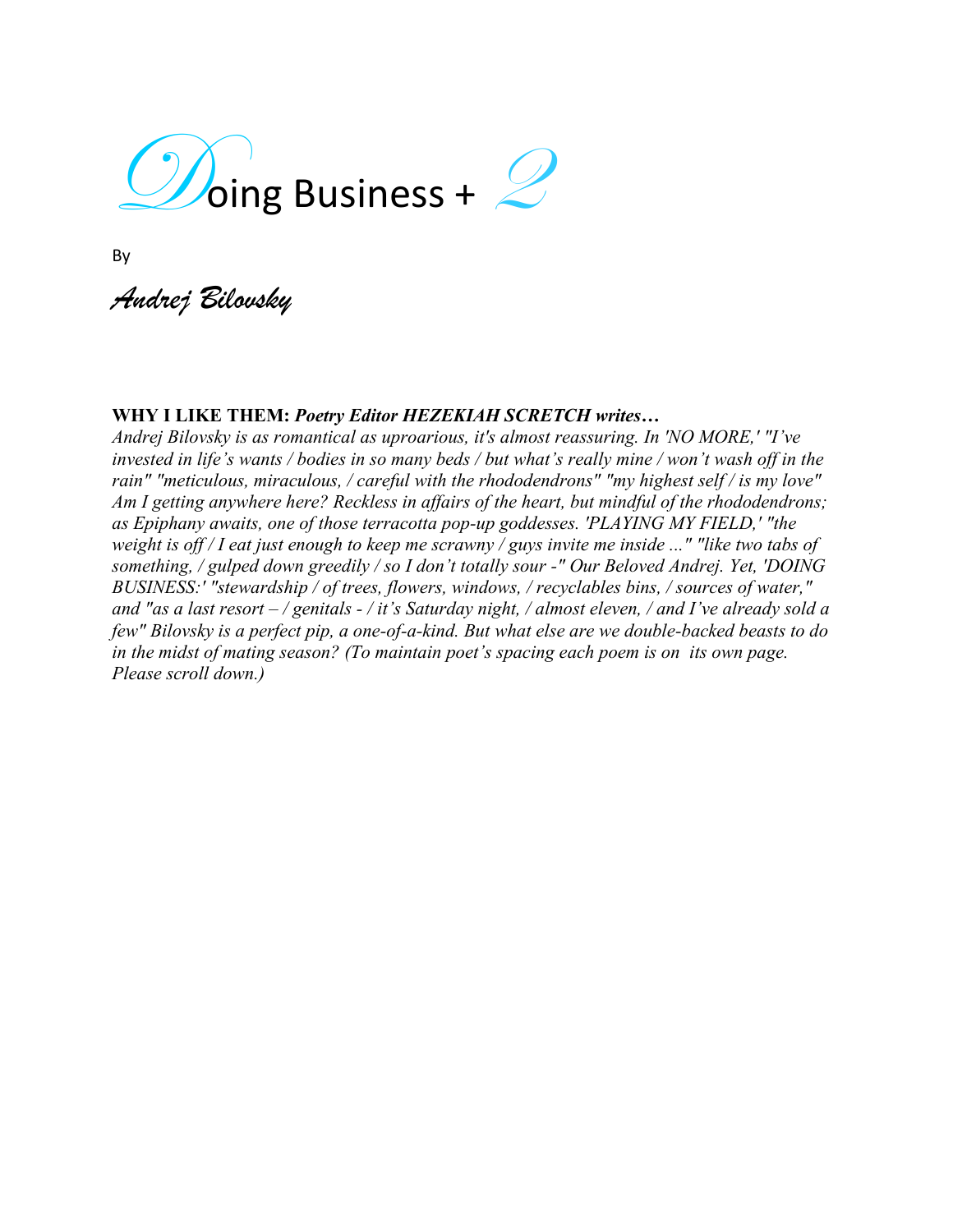## NO MORE

last show

keys turning in locks stand for all things kissed so many even in bathrooms

I've invested in life's wants bodies in so many beds

but what's really mine won't wash off in the rain

now I'm safe enough to comb my hair in front of you

meticulous, miraculous, careful with the rhododendrons

don't want grime getting under your fingernails

no abuse, just names spoken near silently inside your arms, the safest view of the hurricane

it's a release to say you're my favorite

my highest self is my love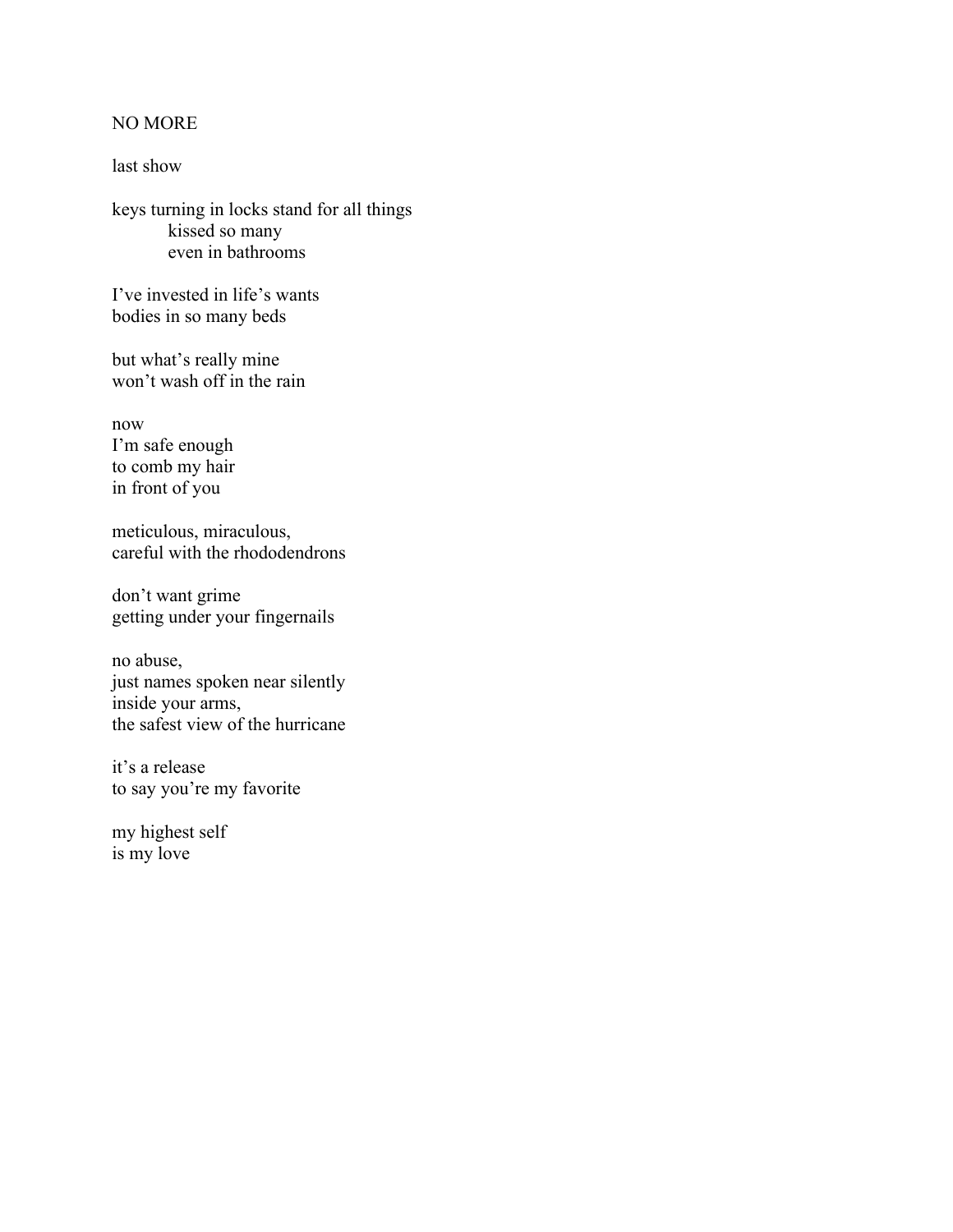## PLAYING MY FIELD

the weight is off I eat just enough to keep me scrawny guys invite me inside here they say  $$ come feed the hippo –

and so it is I fuck my way through half a dozen yeast cultures

> none in the name of perpetuity –

like two tabs of something, gulped down greedily so I don't totally sour -

> but I couldn't carry me any longer, this needed to be done, I am learning –

first from a banana, lately with a guy who wears tailored suits